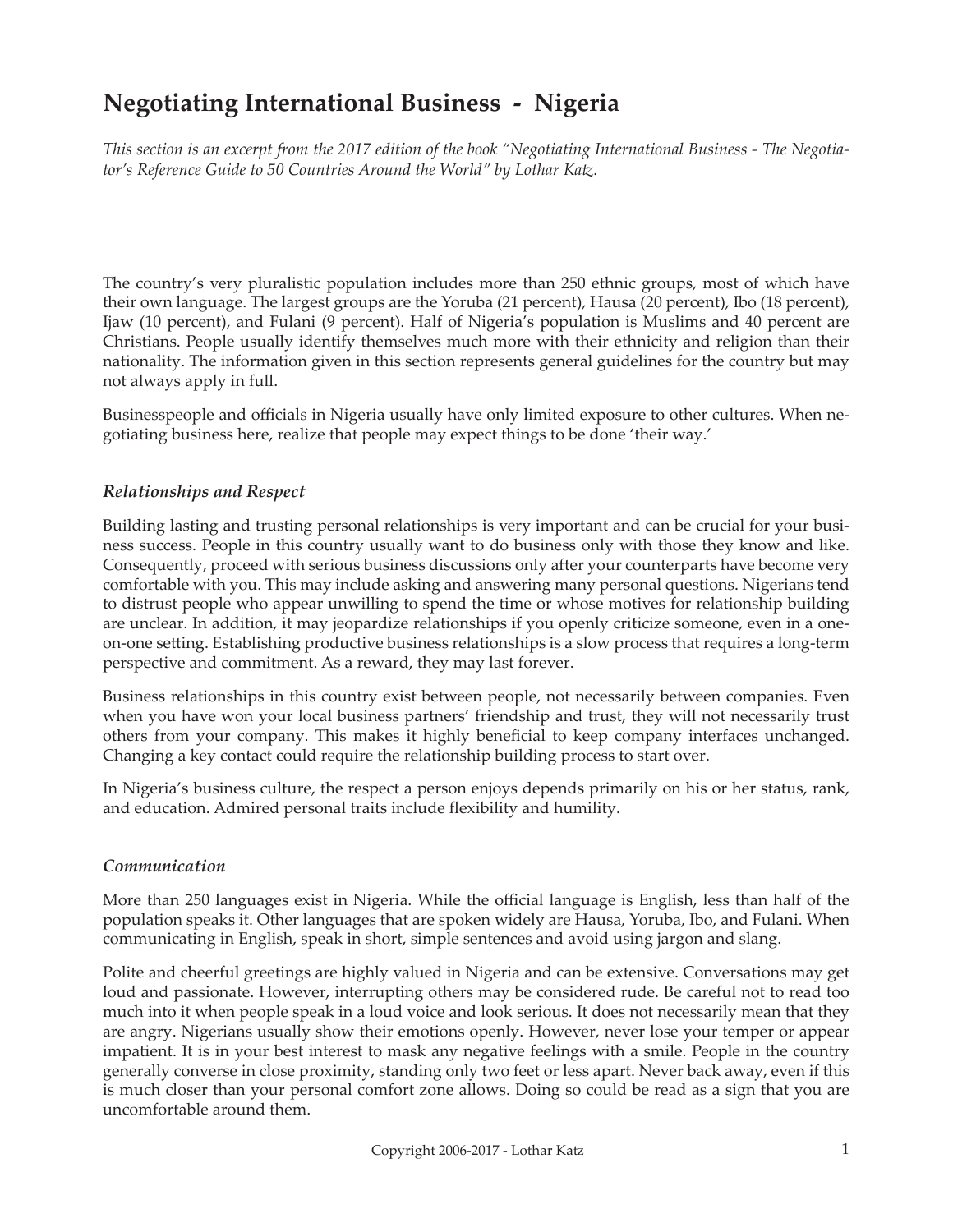Communication in Nigeria can be direct and straightforward, especially among friends and close business partners. They may not find it difficult to say 'no' if they dislike a request or proposal. Early in the business relationship, people may communicate more indirectly, appearing vague and non-committal. If in doubt, watch for subtle messages that may signal issues and concerns. Silence may convey displeasure or even anger. Know that Nigerians may sometimes use English words opposite to their textbook meaning. For instance, they may call a lemon 'sweet' or a bad event 'wonderful.' This does not mean that they value sarcastic comments.

Nigerians frequently make physical contact. Men may hold hands while walking down the street, which is a sign of friendship and has no sexual connotation. However, never touch someone's head, not even that of a child. Body language and gestures may be extensive. Since Muslims consider the left hand unclean, use it only if inevitable. Eye contact should be made when initially meeting a person, but it is best to keep it infrequent thereafter, especially during meals.

## *Initial Contacts and Meetings*

Having a local contact can be an advantage but is usually not a necessary precondition to doing business in Nigeria. Negotiations in the country may be conducted by individuals or teams of negotiators. It is vital that teams be well aligned, with roles clearly assigned to each member. Changing a team member could require the relationship building process to start over and should be avoided. Worst case, such a change can bring negotiations to a complete halt.

If possible, schedule meetings at least two to three weeks in advance. Since people want to know who they will be meeting, provide details on titles, positions, and responsibilities of attendees ahead of time. While meetings may start considerably late, Nigerians generally expect foreign visitors to be punctual. Avoid being more than 10 to 15 minutes late. Displaying anger if you have to wait, even for a considerable length of time, will reflect very poorly on you.

Names are usually given in the order of first name, family name. Nigerians may use *Mr./Mrs./Miss* together with the first name or, if they are more 'westernized,' with the family name. If a person has a professional or academic title, make sure to use it. Again, it may sometimes be used in conjunction with the first name. Do not be surprised if you see a degree with 'failed' after it on a business card. The fact that someone even got to college is an achievement. Always use the title of *Chief* if it applies to the person. Before calling Nigerians by their first name, it is best to wait until they offer it. Introductions are accompanied by handshakes.

The exchange of business cards is an essential step when meeting someone for the first time, so bring more than you need. You may not always get one in return. Show advanced degrees on your card and make sure that it clearly states your professional title, especially if you have the seniority to make decisions. Present your card with your right hand. Similarly, accept others' cards using only the right hand. Smile and make eye contact while doing so, then examine the card. Next, place the card on the table in front of you or into your card case.

Meetings start with small talk, which can be extensive. This may include inquiries about your health, family, and so on. Since family is important, asking questions about your counterpart's family yourself may be a good relationship building step. Some of the questions could be very personal. It is important to be patient and let the other side set the pace. Humor will be appreciated as long as it is not sarcastic or cynical. Generally, while Nigerians are often quite informal, it may be best to stay a bit on the formal side, at least during the initial meeting.

The primary purpose of the first meeting is to get to know each other. Business may be discussed, but do not try to hurry along with your agenda. Nigerian negotiators may try to convince you that they have the background and experience required to be successful. Businesspeople may exaggerate their capabilities or make questionable promises in order to maintain foreign contacts.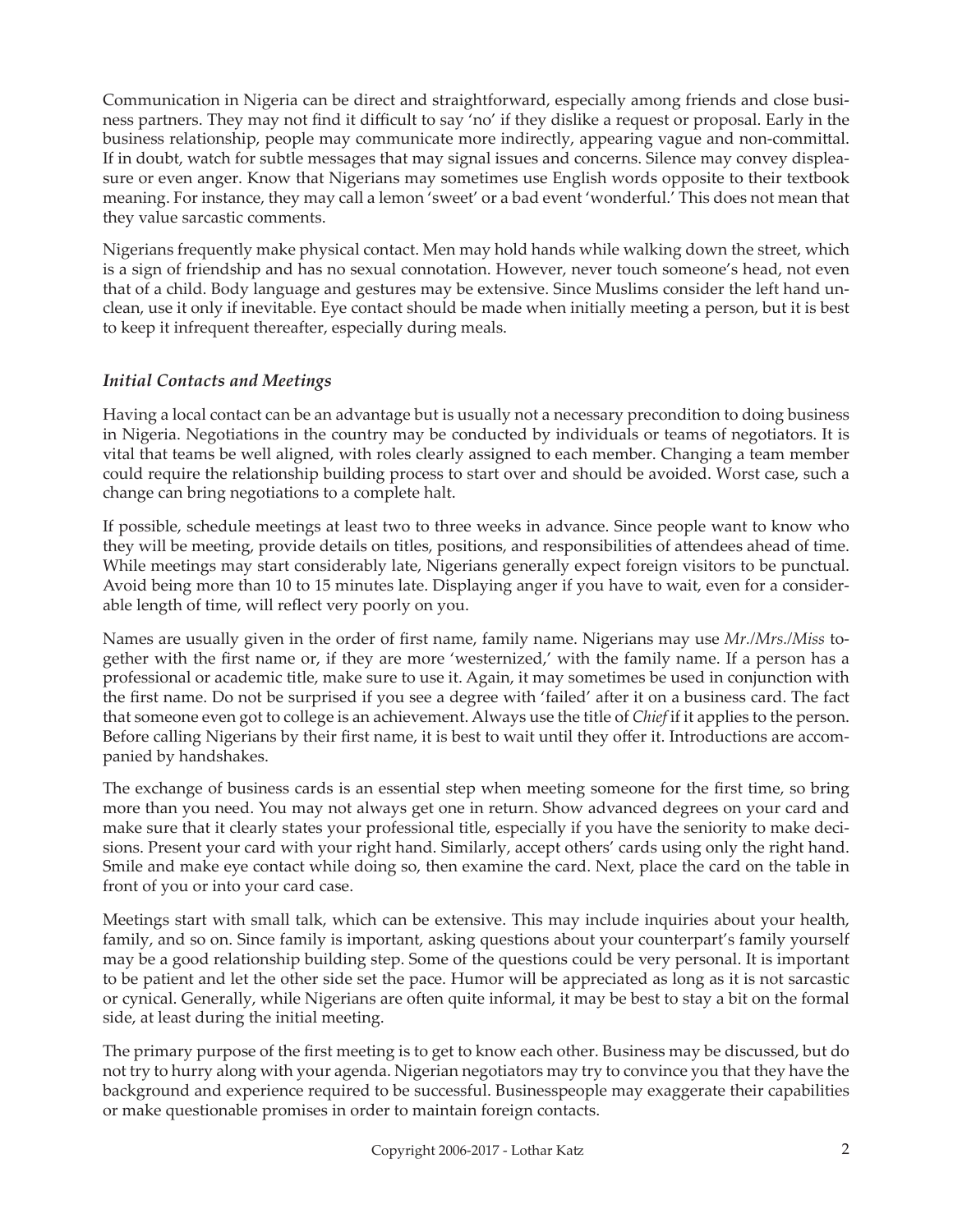Presentation materials should be attractive, with good and clear visuals. Use diagrams and pictures wherever feasible, cut down on words, and avoid complicated expressions.

# *Negotiation*

**Attitudes and Styles -** In Nigeria, the primary approach to negotiating is to employ distributive and contingency bargaining. While the buyer is in a superior position, both sides in a business deal own the responsibility to reach agreement. Nigerians expect to build long-term relationships, but rewards that lie in the far future rarely motivate them. Accordingly, they usually expect near-term benefits to result from their business engagements. The primary negotiation style is cooperative, but people may be unwilling to agree with compromises unless it is their only option to keep the negotiation from getting stuck. Winwin is not necessarily the preferred approach. Nigerians may be happy to get more out of a deal than you do. In fact, it can raise their status if they managed to trick you into accepting inferior term and conditions. Nonetheless, never show anger or other negative emotions, and do not express any frustrations. This would only work against you.

Should a dispute arise at any stage of a negotiation, you may be able to reach resolution by leveraging personal relationships and showing willingness to compromise.

**Sharing of Information –** Nigerians may believe in information sharing as a way to build trust. Negotiations can become very difficult if one side appears to be hiding information from the other. However, your counterparts will frequently exaggerate, so take everything you hear with a grain of salt.

In addition, beware of the many kinds of frauds found in the country. It is strongly advisable to check your counterpart's background carefully and to verify all information your may receive.

**Pace of Negotiation –** Expect negotiations to be slow and protracted. Relationship building, information gathering, bargaining, and decision making all take considerable time. You will likely need to make several trips to achieve your objectives. Throughout the negotiation, be patient, control your emotions, and accept that delays and changes occur.

Most Nigerians prefer a strongly polychronic work style. They are used to pursuing multiple actions and goals in parallel. When negotiating, they often take a holistic approach and may jump back and forth between topics rather than addressing them in sequential order. Negotiators from strongly monochronic cultures, such as Germany, the United Kingdom, or the United States, could find this style confusing, irritating, even annoying. In any case, do not show irritation or anger when encountering this behavior. Instead, keep track of the bargaining progress at all times, often emphasizing areas where agreement already exists.

**Bargaining –** Most Nigerians love bargaining and haggling. They expect to do a lot of it during a negotiation and may be offended if you refuse to play along. The bargaining stage of a negotiation can be extensive. Prices often move more than 50 percent between initial offers and final agreement. Leave yourself sufficient room for concessions at different stages. Ask the other side to reciprocate if you made one. You can use the fact that aspects can be re-visited to your advantage, for instance by offering further concessions under the condition that the Nigerian side reciprocate in areas that had already been agreed upon.

Deceptive techniques are frequent and Nigerian negotiators may expect you to use them as well. This includes tactics such as sending fake non-verbal messages, initially pretending to be disinterested in the whole deal or in single concessions, misrepresenting an item's value, or making false demands and concessions. Do not take such tactics personally and realize that overt attempts to lie at or bluff your counterparts could backfire and might damage business relationships. Nigerians may occasionally use 'good cop, bad cop,' and it can be hard to see through the tactic. They may also claim limited authority,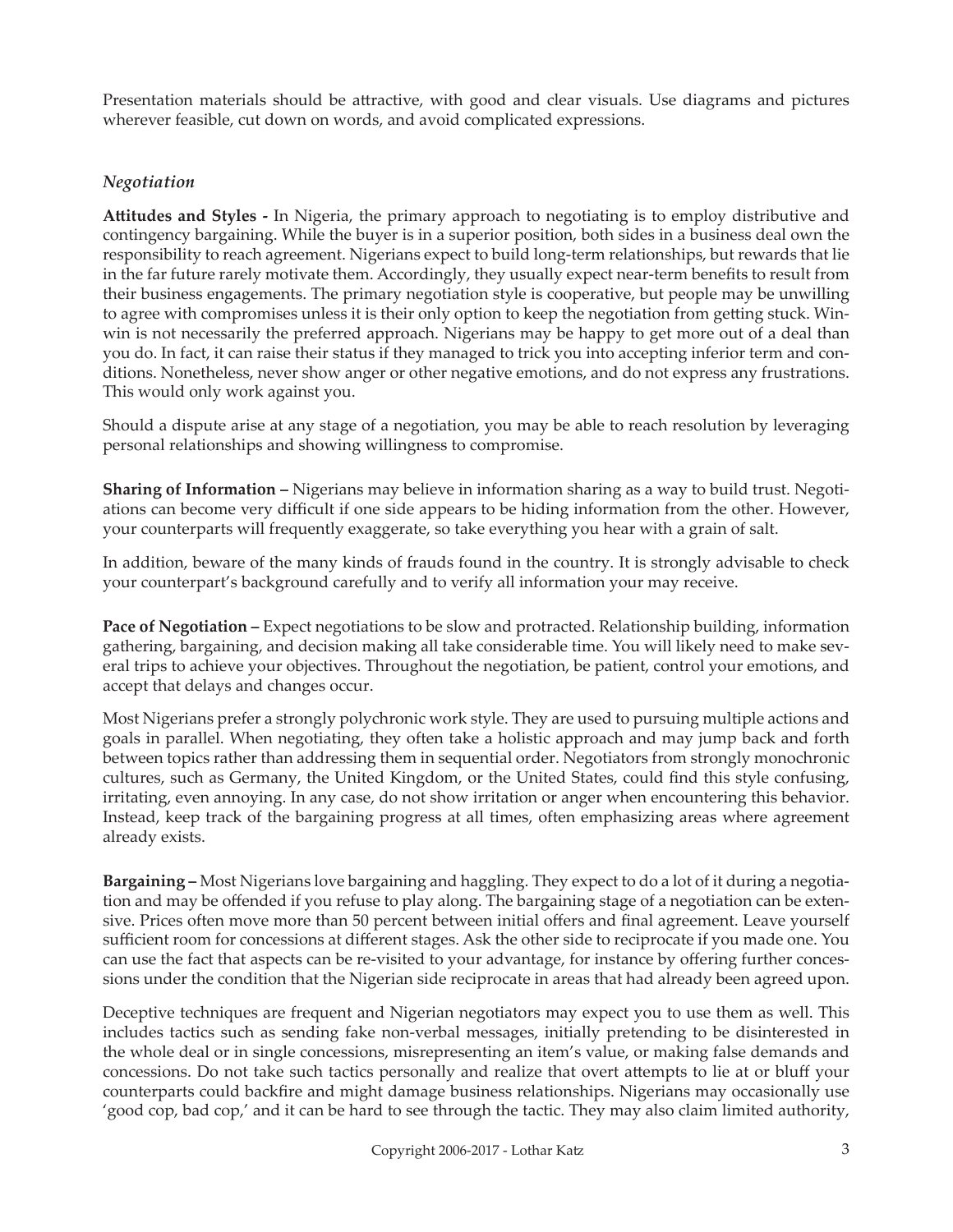stating that they have to ask for their manager's approval. In that case, find a way to involve the manager in the negotiation since it will be important to deal with the decision maker.

Negotiators in the country may use pressure techniques that include showing intransigence, making final offers, or nibbling. Final offers may come more than once and are rarely final. Do not use tactics such as opening with your best offer, applying time pressure or making expiring offers, since Nigerians could view these as signs that you are not willing to build a long-term relationship. Silence is rarely used as a tactic, but it may be effective to employ it yourself.

Nigerian negotiators avoid most aggressive or adversarial techniques since they may overly affect the relationship. The risk of using any of them yourself is rarely worth the potential gain. As an exception, extreme openings are frequently employed as a way to start the bargaining process.

As in most relationship-oriented cultures, negotiators may sometimes use emotional techniques such as attitudinal bargaining, attempting to make you feel guilty, grimacing, or appealing to personal relationships. At times, defensive tactics such as blocking, distracting or changing the subject, asking probing or very direct questions, or making promises may also be used.

Corruption and bribery are very common in Nigeria's public and private sectors. However, people may draw the line differently, viewing minor payments as rewards for getting a job done rather than as bribes. TIPS ('To Insure Prompt Service'), or *dash*, as it is called in Nigeria, is an integral part of the culture. Tips are often collected before receiving a service. This is sometimes the case in business, too. Lastly, keep in mind that there is a fine line between giving gifts and bribing. What you may consider a bribe, a Nigerian could simply view a nice gift.

**Decision Making –** Companies are often very hierarchical, and people expect to work within clearly established lines of authority. Decision makers are usually senior executives who consider the best interest of the group or organization. They rarely delegate their authority to lower levels in the hierarchy, but others are often consulted in order to reach greater consensus over and support of the decision. This process can take a long time and requires much patience. Nigerians usually indicate it if they are not interested in doing business.

When making decisions, businesspeople may not rely much on rules or laws. They usually consider the specific situation rather than applying universal principles. Personal feelings and experiences may weigh much more strongly than empirical evidence and other objective facts do. Nigerians are generally risk takers and may not shy away from making bold and seemingly irrational moves.

# *Agreements and Contracts*

Capturing and exchanging written understandings after meetings and at key negotiation stages is useful. Oral commitments may sound stronger than what your Nigerian counterparts might be willing to put in writing. However, these documents are not final agreements. Any part of an agreement may still change significantly before both parties sign the final contract. It is essential to reconfirm agreements often in order to verify understanding and commitment.

Written contracts may be created in a wide range of styles, from high-level to very detailed. Signing one is often only a formality. Nigerians believe that the primary strength of an agreement lies in the partners' commitment rather than in its written documentation.

Your legal rights are rarely enforceable. However, it is still best to consult a local legal expert before signing a contract. Do not bring an attorney to the negotiation table, though, since this may be taken as a sign that you do not trust your counterparts.